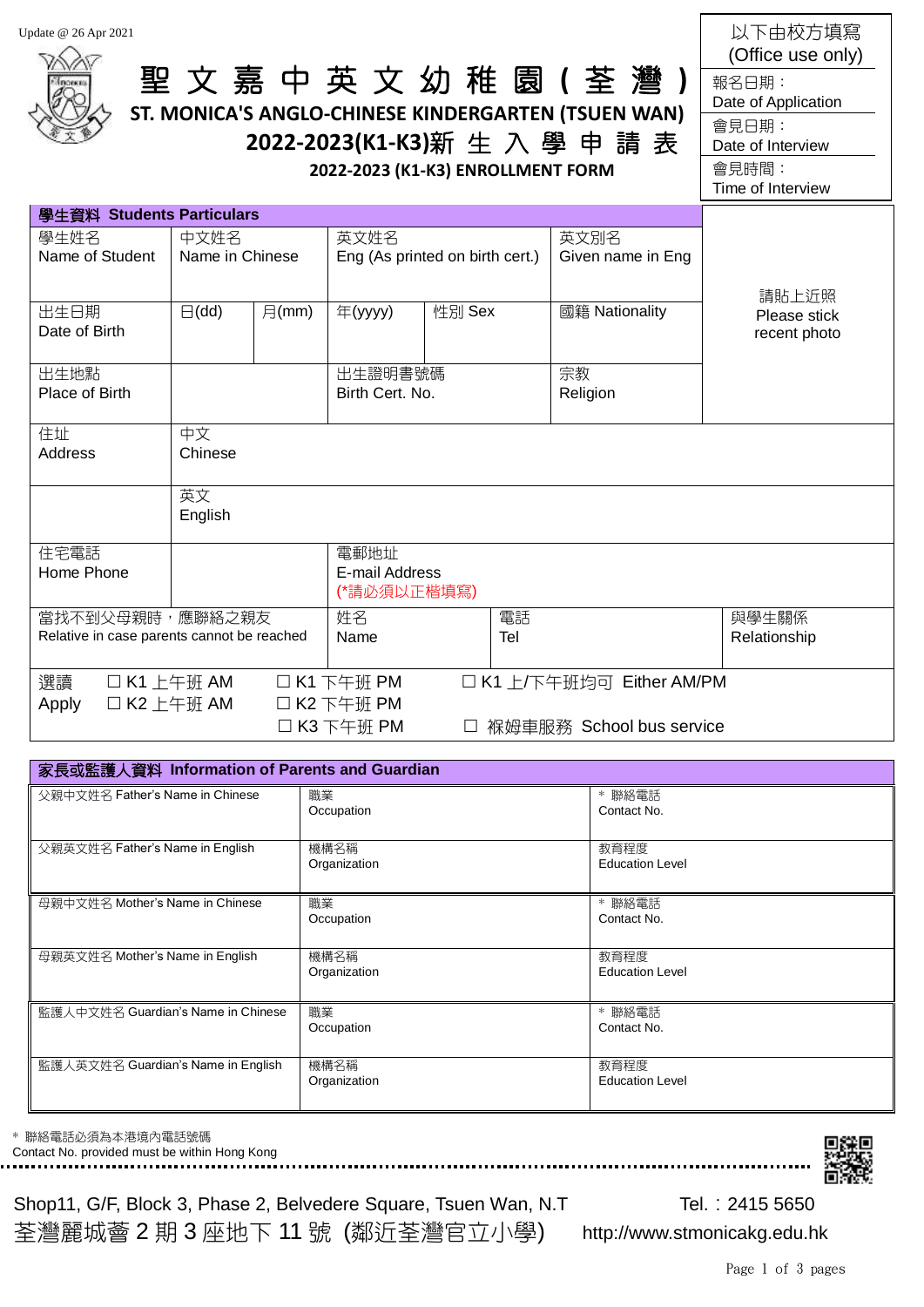| 聖文嘉中英文幼稚園(荃灣)<br>ST.MONICA'S ANGLO-CHINESE KINDERGARTEN(TSUEN WAN)<br>2022-2023(K1-K3)新生會見問卷<br>2022-2023(K1-K3) Interview Questionnaire for new student | Update @ 26 Apr 2021<br>學生姓名 NAME: |
|----------------------------------------------------------------------------------------------------------------------------------------------------------|------------------------------------|
|                                                                                                                                                          |                                    |
| 1. 幼兒由誰人負責照顧? Who takes care of your child?                                                                                                              |                                    |
| 2. 能否用語言與人溝通? Can he / she communicate with others?<br>□能 Yes<br>□否 No                                                                                   |                                    |
| 3. 家中主要採用語言? Which language is the mother tongue of your child?<br>□廣東話 Cantonese □英語 English □其他 Others:                                                |                                    |
| 4. 曾否入讀幼兒園/幼稚園? Did he / she study in Nursery or Kindergarten before?<br>□有 Yes □否 No 幼兒園/幼稚園名稱:<br>Name of the Nursery or Kindergarten:                 |                                    |
| 5. 曾否入讀 playgroup? Did he / she study in the playgroup?<br>□中文班 Chinese Playgroup □英文班 English Playgroup                                                 | □否 No                              |
| Playgroup 名稱 Name of the playgroup:                                                                                                                      |                                    |
| 6. 是否有兄姊或親友子女曾就讀本園?若有請填寫學生姓名。                                                                                                                            |                                    |
| Have you ever had any relatives or friends study in our school? Please write down their name.                                                            |                                    |
| 學生姓名:<br>(畢業年份:<br>Name of student:<br>(Year of graduation:                                                                                              | 與幼兒關係:<br>Relationship to student: |
| 7. 假期時與子女進行甚麼活動?What sort of activities did you join with your child during the leisure time?                                                            |                                    |
|                                                                                                                                                          |                                    |
|                                                                                                                                                          |                                    |
| 8. 選讀本園的原因?Please state the reasons for choosing our kindergarten?                                                                                       |                                    |
| 9. 入讀本園的期望? Do you have any expectation from our school?                                                                                                 |                                    |
|                                                                                                                                                          |                                    |
| 10. 你想告訴本園有關孩子的特質或任何資訊? Additional information about your child?                                                                                         |                                    |
| 11. 填卷者與孩子的關係。Who completed this questionnaire?(Relationship with the child)。                                                                            |                                    |
|                                                                                                                                                          |                                    |

<u> 1989 - Johann Stoff, amerikansk politiker (\* 1989)</u>